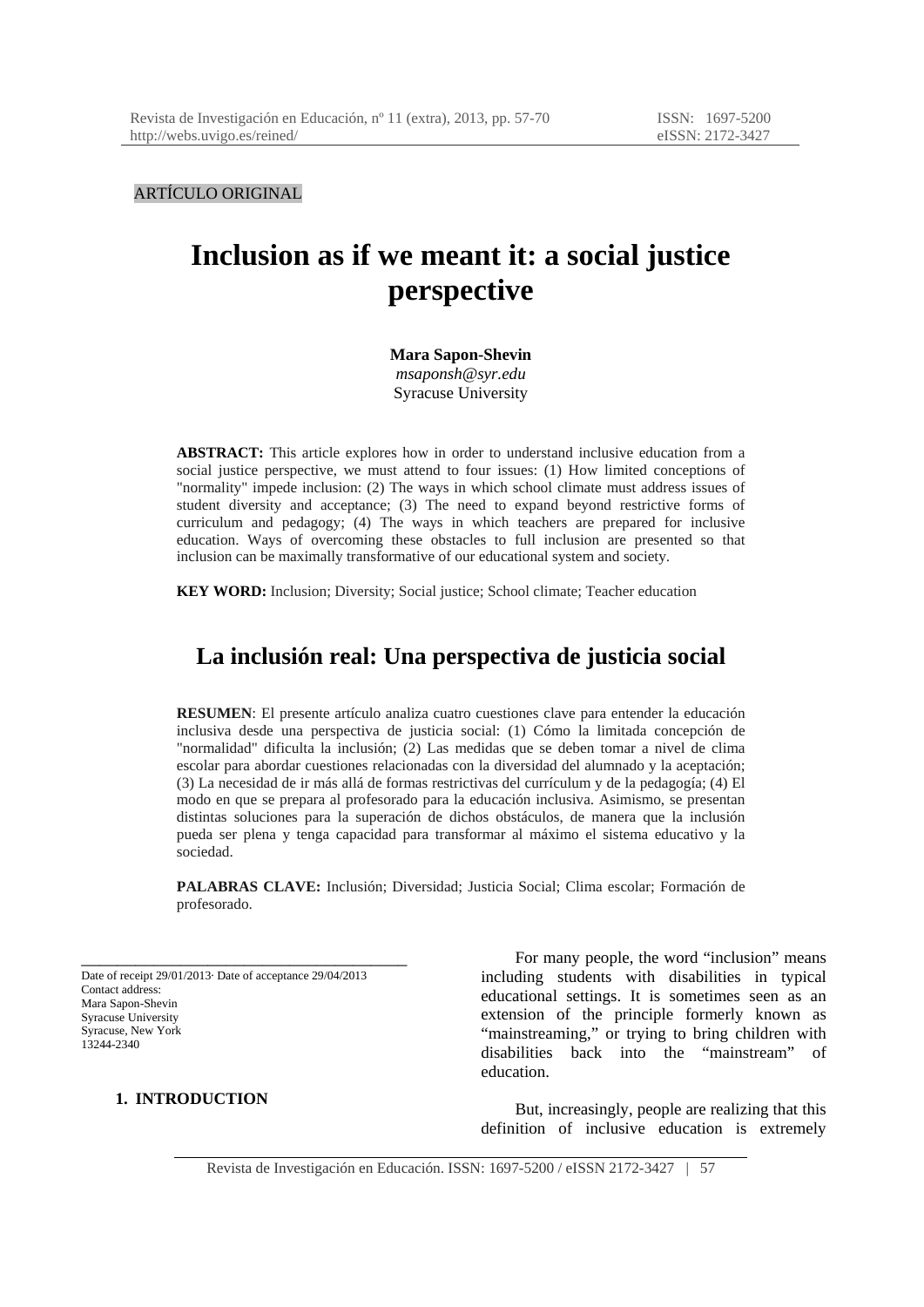limiting. The first limitation is the failure to acknowledge that children vary in thousands of different ways and that to think about education that is inclusive and responsive to one set of differences (called disabilities) and to ignore differences of race, ethnicity, gender, sexuality, language, religion, and class doesn't create an educational system that is truly inclusive of all. Modifying an art activity for Jason who has cerebral palsy and limited use of his hands is a good start --- but when Jason is African-American, Muslim, and lives with his Mom, then sending him home with a Christmas ornament that says "For Mom and Dad" doesn't really evidence thinking about him as a student with many characteristics, identities and educational needs.

Perhaps an even more major limitation of current discussions about inclusion is the failure to recognize that school policies are reflections of broader societal values and that the obstacles to inclusive education are thus deeply embedded in social, political, economic and ideological structures (Sapon-Shevin, 2007). We can't just "change schools" unless we recognize the ways in which such changes demand major shifts in thinking and policies that go far beyond education. A recently published book, *Condition Critical: Key Principles for Equitable and Inclusive Education* (Lawrence-Brown & Sapon-Shevin, 2013) makes the case that there are important principles which underlie a social justice approach to education which transcend limited categories and identities.

I often use the following metaphor to explain the breadth and depth of what is required by inclusion and what is possible. When teachers are teaching dental education, they have students brush their teeth and then give them a little red tablet to chew. This tablet is called a "revealing tablet" because it shows clearly any places that have not been adequately brushed, thus alerting the brusher to areas that need more attention (Sapon-Shevin, 1996).

Objections to inclusion are often phrased as follows:

(1)If we include a child like Marco, then we'll have to look at the school climate --- our kids can be very cruel.

- (2)If we include a child like Terry, we'll have to rethink our curriculum --- much of what we teach isn't really relevant to his life and experiences.
- (3)If we include a child like Carissa, then we'll have to rethinking our pedagogy --- whole group instruction just doesn't work for her.
- (4)If we include a child like Patrick, then we'll have to give our teachers more training and support --- they aren't really ready or prepared.

My response to these objections is "yes, yes, yes, yes." Attending to school and classroom climate, curriculum, pedagogy and teacher preparation and support are essential to successful inclusion. And these are things we should be doing on an on-going basis for ALL students. But sometimes it is only when we see a sharp or dramatic discrepancy between "school as it is" and the needs of a particular child that we realize that there are inadequacies, limitations and flaws in how we "do school." The child who is being "included" can become the "revealing tablet" of the classroom/school, showing us clearly areas that require more work! Sadly, rather than thanking that child or those parents for presenting us with a rich opportunity to examine our current practices and make them better, schools often seek to exclude or segregate the child who is "different" so as to remove the challenges presented.

The objections to inclusion cited above are often raised regarding students with disabilities, but they are also directed at students with "other differences". The school is a hostile place for students who identify as "queer," so we attempt to either regulate the student's behavior to make the difference disappear, or we advise removing the child to a school for queer youth; we realize that our curriculum isn't culturally relevant to students of color in our school, so we propose that they attend a school that focuses on diversity. These "solutions" have in common that they leave intact (and unimproved) the current classroom/school practices, policies and procedures, to say nothing about limited and damaging messages about diversity and inclusion that such "solutions" model.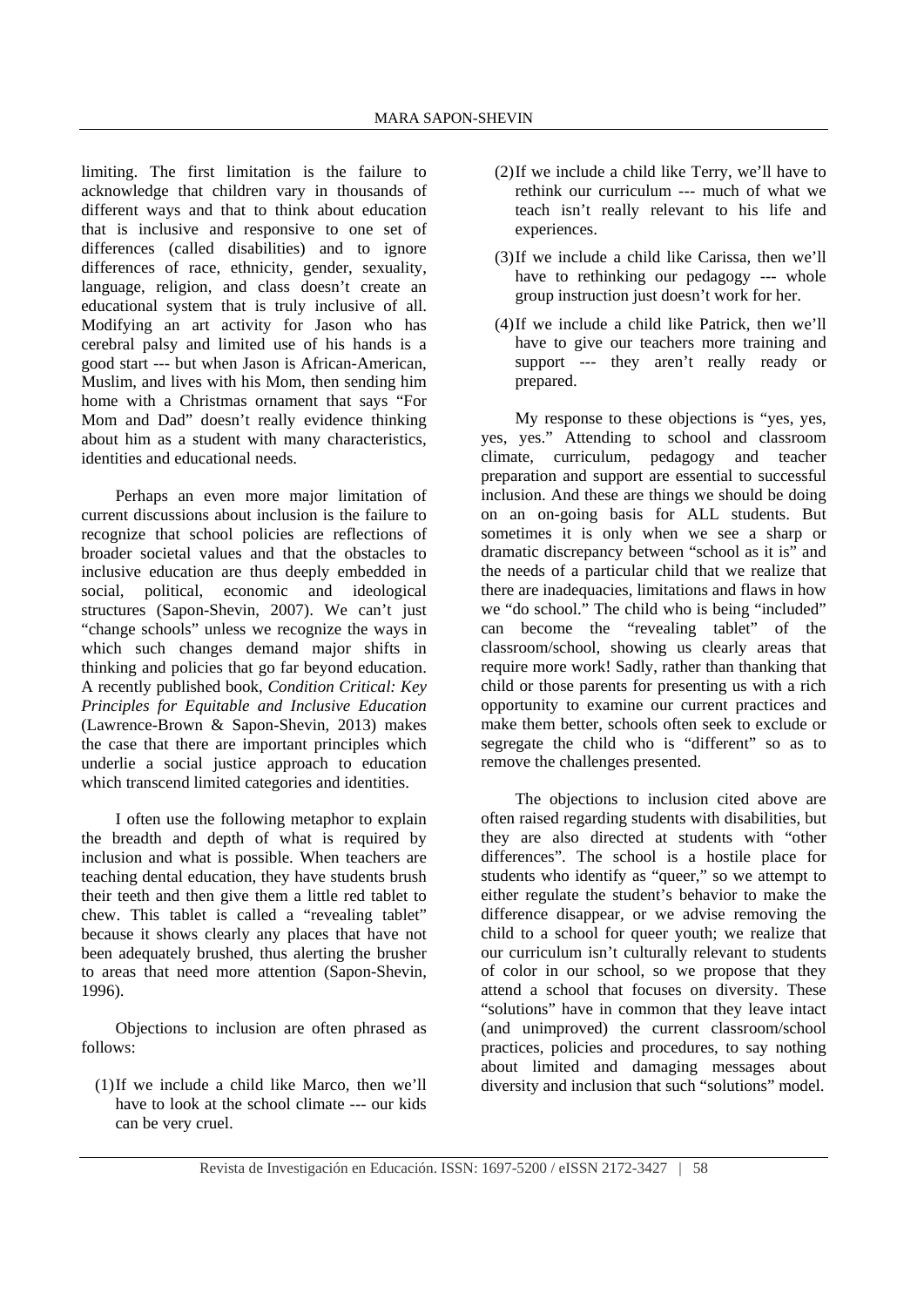There is good news, however. While the changes required for schools to be fully and genuinely inclusive are massive, it is not a zerosum game. That is, making things better for a child with Asperger's syndrome who has limited social skills and needs friends, will not make things worse for other children, and, in fact, may introduce practices and changes that will benefit many more children. Implementing more culturally relevant pedagogy --- even if the impulse for this originates because there are many Hispanic kids in the class -- - will result in a richer, fuller curriculum for all. Accommodations made originally for "marginalized" students are generally beneficial to other students as well. Asking everyone to be "the same," that is, to assimilate, deprives everyone of these benefits and of the strengths that emerge in children and educators from supporting all students. Although some highly competent, mainstream students may be able to survive or even succeed in environments that do not differentiate or attend positive to differences, these are not ideal classrooms for anyone. Good inclusive education is good education (Lawrence-Brown & Sapon-Shevin, 2013; Sapon-Shevin, 2007; Sapon-Shevin, 2010).

This article details what I see as four major impediments to the implementation of fully inclusive education and how each of these must be addressed to make inclusion more than a slogan:

- 1. Conceptions of "normality" and lack of connection between inclusion and other liberation/diversity movements.
- 2. School climates and cultures which are hostile to diversity and do not support inclusion of all students.
- 3. Narrow conceptions of curriculum and limited forms of pedagogy; lack of differentiation; high-stakes testing, corporate control of education and increasing privatization of schools.
- 4. Teacher education which does not support inclusive education.

# **2. CONCEPTIONS OF DIVERSITY AND INCLUSION; LINKING LIBERATION MOVEMENT**

How we define normality and "abnormality" will affect how we look at human variation; it is critical to actively resist the medical model which sees disability and difference as something to be "cured" or obliterated and explore multiple, positive, more accepting response to differences. It is also crucial to link movement towards full inclusion with other attempts to deconstruct "normality" and extend our understanding of diversity.

The ways in which we use "normality" as a way of judging and policing others' behavior are often limiting and sometimes oppressive. In order to unpack the concept of normality, it is important to understand the following:

- Normality is a social construct and there are not clear or universal definitions or boundaries.
- People use the concept of "normality" to regulate others' behavior and to control the variation.
- We are all multi-faceted human beings who exist and act along many continua.
- Cultural differences (big and small) radically affect our definitions of what is "normal".
- Our attitudes towards "difference" are the big problem, rarely the differences themselves.
- Some responses to diversity are positive and enriching; others can be dangerous and even deadly.
- Expanding our understanding of "normality" and "variation" will enrich our lives, deepen our relationships and improve our communities. Diversity is not a "problem" to be solved, but a natural and enriching facet of our lives.

In a book chapter entitled "Beyond Benevolence: Friendship and the Politics of Help" Emma Van Der Klift and Norman Kunc (1994) created a table that shows the various ways in which people respond to differences [on the left] and the consequences of that response [on the right]: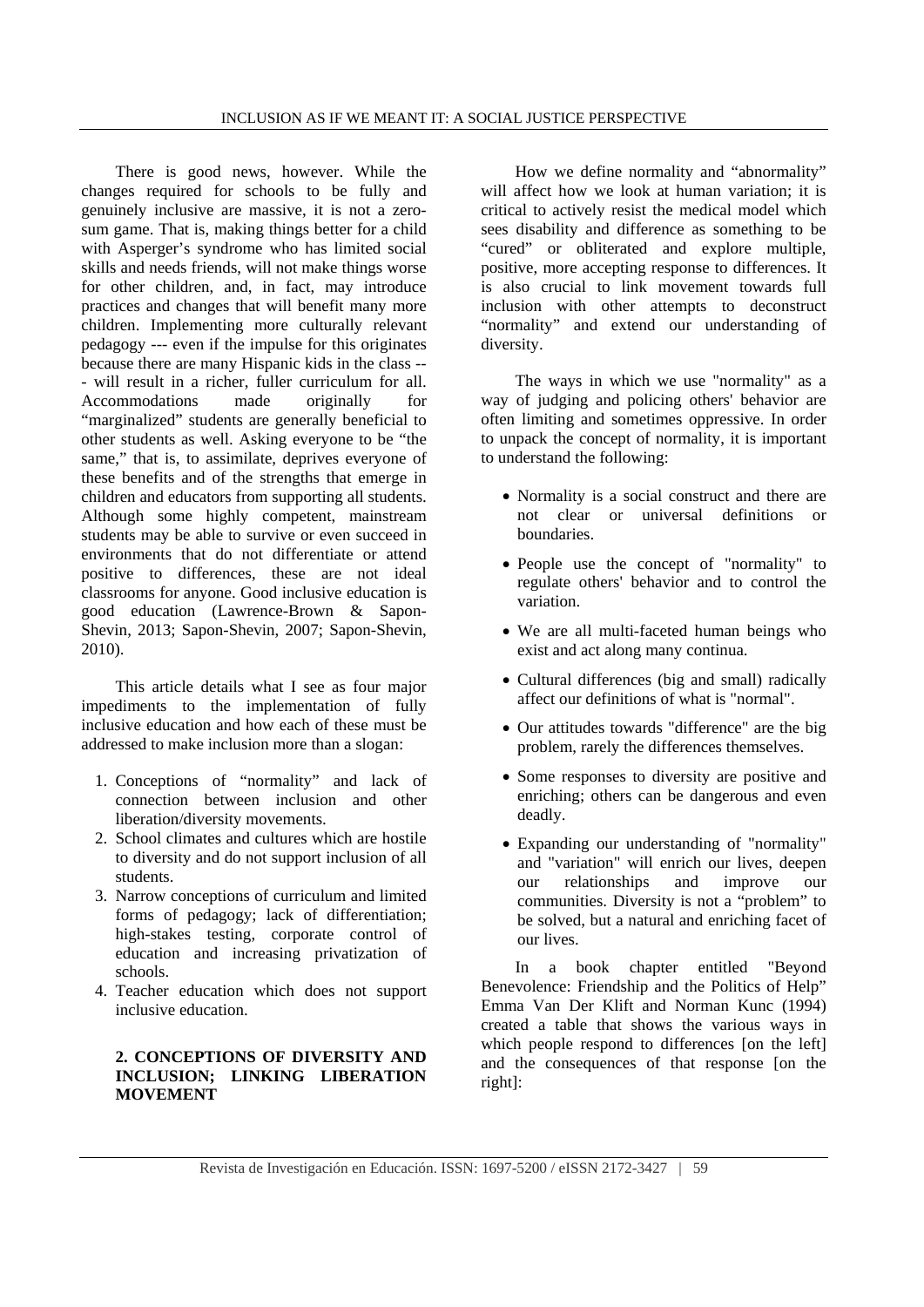| <b>MARGINALIZATION</b>                  | Segregation<br>Avoidance<br>Aggression            |
|-----------------------------------------|---------------------------------------------------|
| <b>REFORM</b>                           | Assimilation<br>Rehabilitation                    |
| <b>TOLERANCE</b>                        | Resignation<br><b>Benevolence</b>                 |
| <b>VALUING</b><br>(Diversity as Normal) | Equal Worth<br><b>Mutual Benefit</b><br>Belonging |

Table 1: Responses to diffent (Van Der Klift and Norman Kunc, 1994)

## They explain:

We live in a society that tells us there is only one "right" way to be. At times all of us feel measured against an unfairly strict standard: white, able bodied, young, intelligent, successful, attractive, thin and preferably male. Normalcy is a tight bell-curve, allowing little deviance without societal repercussion. Even those of us who find ourselves encompassed well within the confines of the curve feel pressure to conform to the middle, while those who fall outside its range feel that they are seen not only as deviant, but deficient.

It is puzzling that this standard of normalcy includes so few of us. We know that diversity, not uniformity, is the real societal norm. After all, the human community consists of great variety; race, gender, language, color, religion, ability and sexual orientation. People of color make up most of the world's population. Women comprise fifty one percent of the global population. Most of the world does not live in a state of affluence." (Van Der Klift & Kunc, 1994: 396).

The consequences of how we view difference can go beyond the response of "marginalization" shared above. The Anti-Defamation League uses the following graphic, The Pyramid of Hate, to discuss the escalating ways in which negative responses to difference have been played out in the world.

The Pyramid of Hate (Graphic 1) can be seen as a way of describing various responses to diversity ----- racial, linguistic, size, religious, and sexual orientation. It forces us to consider where we learned how to respond to differences and the consequences of that education or lack thereof. This model is very powerful in looking at how what may seem like "innocent" behavior at first ---- exclusion, jokes and name calling --- can quickly escalate. The bullying of today can become the hate crime of tomorrow. The recent attention to the spate of bullying suicides has provided ample evidence of the deadly consequences of intolerance and hatred towards those perceived as different. Marginalized groups have not all been oppressed by the same methods, at the same times, and to the same degree. But each has been treated unjustly and can connect in mutually beneficial ways around civil rights and social justice concerns.

When examining the history of oppression and discrimination against various groups of people throughout time, there are some similarities in what discrimination "looks like".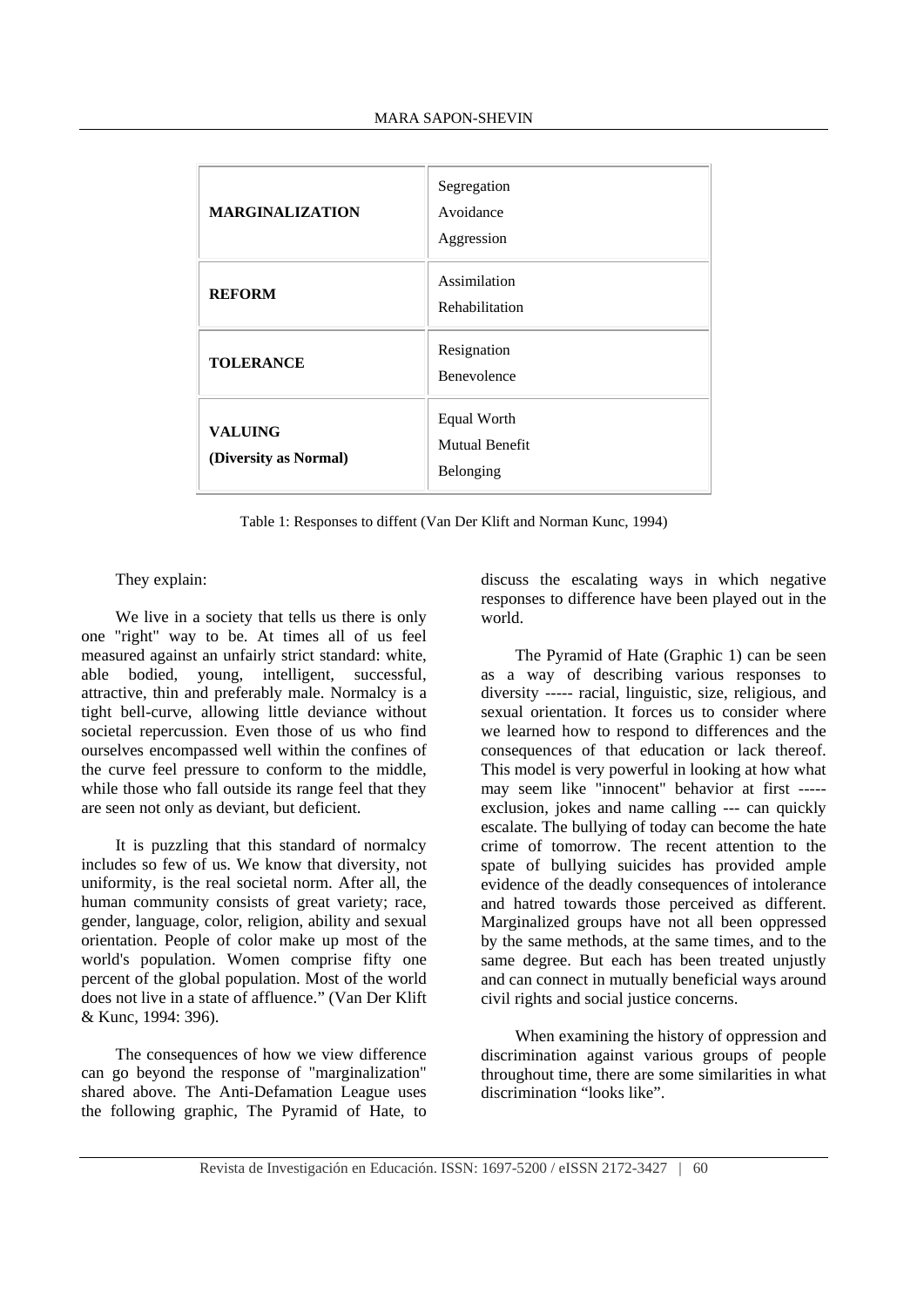

Graphic 1. The Pyramid of Hate (Anti-Defamation League, 2003)

- **Stereotypes:** Generalizations are made about the group and assumptions are made about individuals based on that belief (Black men are dangerous; Chinese people are good at math; women aren't mechanical; people with disabilities aren't sexual beings).
- **Stigmatizing/limiting labels**: People in marginalized and oppressed groups often experience labels (single words) that are generally negative and prejudicial ("Faggot," "Fatty," "retard," "Slut," "Wetback").
- **Limited and/or Mis-representation:** People in various categories are often either invisible (in the media, for example) or are represented in extremely limited or prejudicial ways. For

example, commercials for products rarely include people who are not thin and attractive; children's books rarely include non-Christians in stories.

- **Segregation:** Based on some characteristic or putative characteristic, people are often forced or encouraged to participate in separate schooling, employment, recreation, etc.
- **Unequal opportunities/loss of rights:** People may be denied opportunities based on their identities: gay parents who lose custody of their children upon the death of their partner; women who are not allowed to participate in certain sports; people with disabilities who are denied access to higher education.

Revista de Investigación en Educación. ISSN: 1697-5200 / eISSN 2172-3427 | 61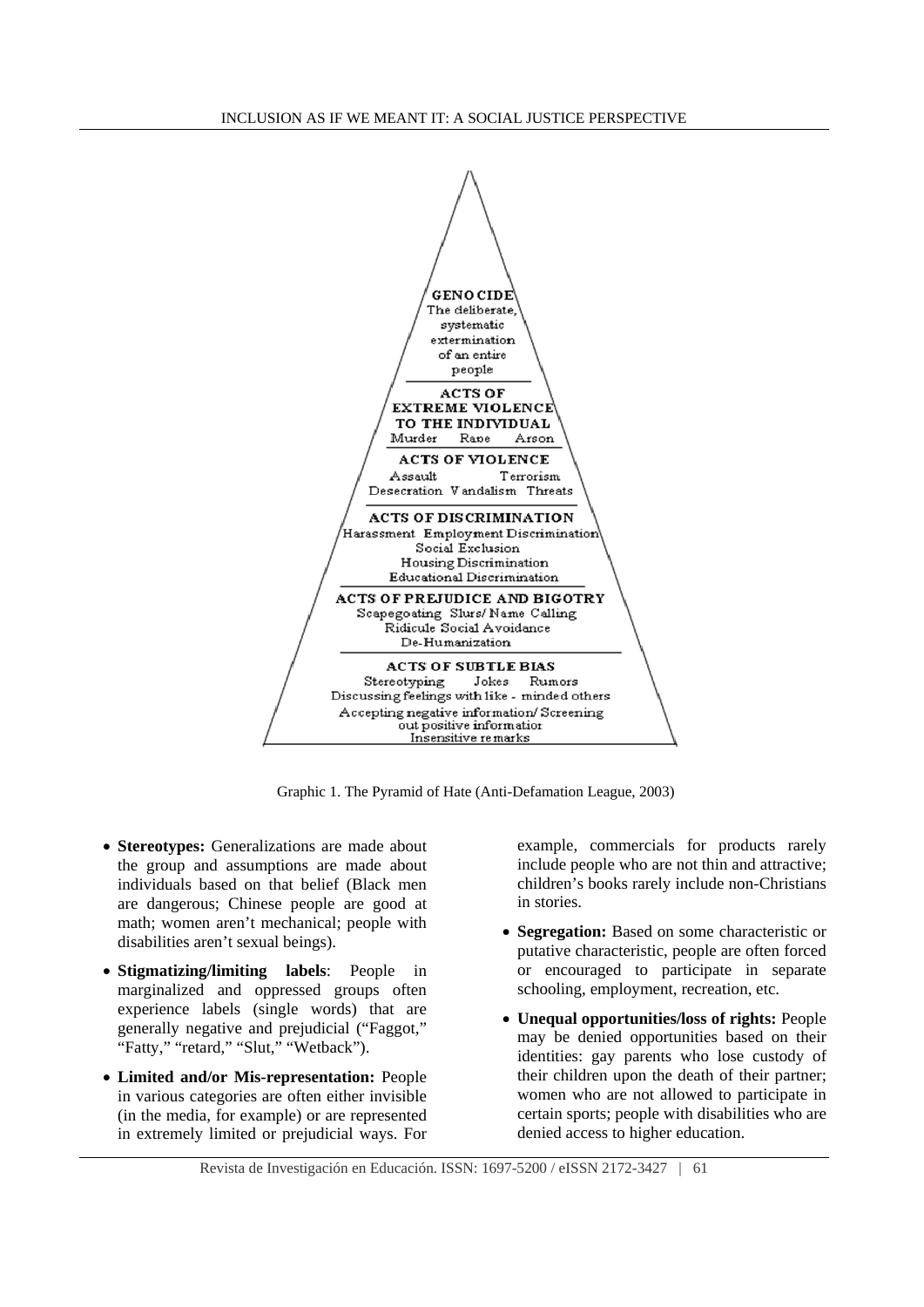When a young man was harassed and bullied in his high school for being "gay" (although he had never, in fact, embraced that label himself), he was told that if he would only "straighten up" and not be so engaged in the arts, and not be so gentle and "soft," then the problem would be solved. The principal was unwilling to examine the underlying homophobia in the school culture or to discipline the students who had tied the young man up in a volley ball net and thrown him in the garbage can. The onus of change was placed on the student who was experiencing harassment. The existence of programs (known as "conversion therapy" or "reparative therapy" which may include electric shock) designed to "re-program" or cure (defined as embracing heterosexuality) people who identify as gay/lesbian/transgendered, is clear evidence of how deep the oppression runs and where it can lead us.

Some parents have chosen to have their children with Down syndrome undergo surgery in order to change their facial appearance, arguing that since society discriminates against people with this syndrome, they can increase their child's future success and broaden his/her possibilities by decreasing the chances that their child will be "read" as having Down syndrome. While changing attitudes is far slower work and one must assume that parents making this choice have their child's best interests at heart, it is very troubling that we want to "fix" the object of ill-treatment rather than address our own and others' limited, dangerous and damaging responses.

But despite the commonalities among various oppressions --- racism, sexism, homophobia, ableism, classism ---- there are salient differences as well. Identities and characteristics which are sources of oppression vary in their visibility, contexts, permanence, and histories. Learning to become good allies to those experiencing oppression requires understanding distinctions and recognizing that support and activism to redress discrimination may be different; i.e. we cannot assume that how one advocates for a person with a physical disability provides a model for how to advocate for someone in a religious minority.

But various marginalized groups may share a vision for a strength-based educational system based on a view of human difference as essentially valuable, not deficient. Ball & Harry (1993) describe the following goal of multicultural and social reconstructionist education:

… to reform the school program so that all students experience success, social equity, and cultural pluralism....[and are prepared] to use political analysis of inequities inside and outside of school and to use collective social action to redress inequality. (432)

Unfortunately, liberation and civil rights' movements directed at challenging oppression and discrimination against a particular group have not always been inclusive of all people, nor have they recognized the ways in which various oppressions are linked. The Civil Rights' movement of the 1960's in the United States struggled with the homophobia of the time; Martin Luther King Jr. separated himself from Bayard Rustin (a gay man) who had been active as an organizer and speech writer. The women's movement did not embrace lesbians, fearing that it would damage their image and power. The disability organization  $ADAPT<sup>1</sup>$  at first did not want to include people with cognitive disabilities. It is also not true that someone who has been oppressed themselves will automatically be thoughtful, sensitive and active about combatting other oppressions.

Ferri (2010) warns that assuming that coalition work will be straightforward fails to acknowledge the differences in the struggles and the ways in which "success" might be constituted differently. She explains that we must also acknowledge and account for differences in political and economic power between ourselves and any potential ally. Finally, we must determine a mutually beneficial goal that we both stand to benefit from the alliance. It is from this position of shared self-interest that fuels a sustainable coalition (147-148).

How do we get better as allies? What gets in our way? How do structural constraints keep us

<sup>&</sup>lt;sup>1</sup> ADAPT is a national grass-roots community that organizes disability rights activists to engage in nonviolent direct action, including civil disobedience, to assure the civil and human rights of people with disabilities to live in freedom.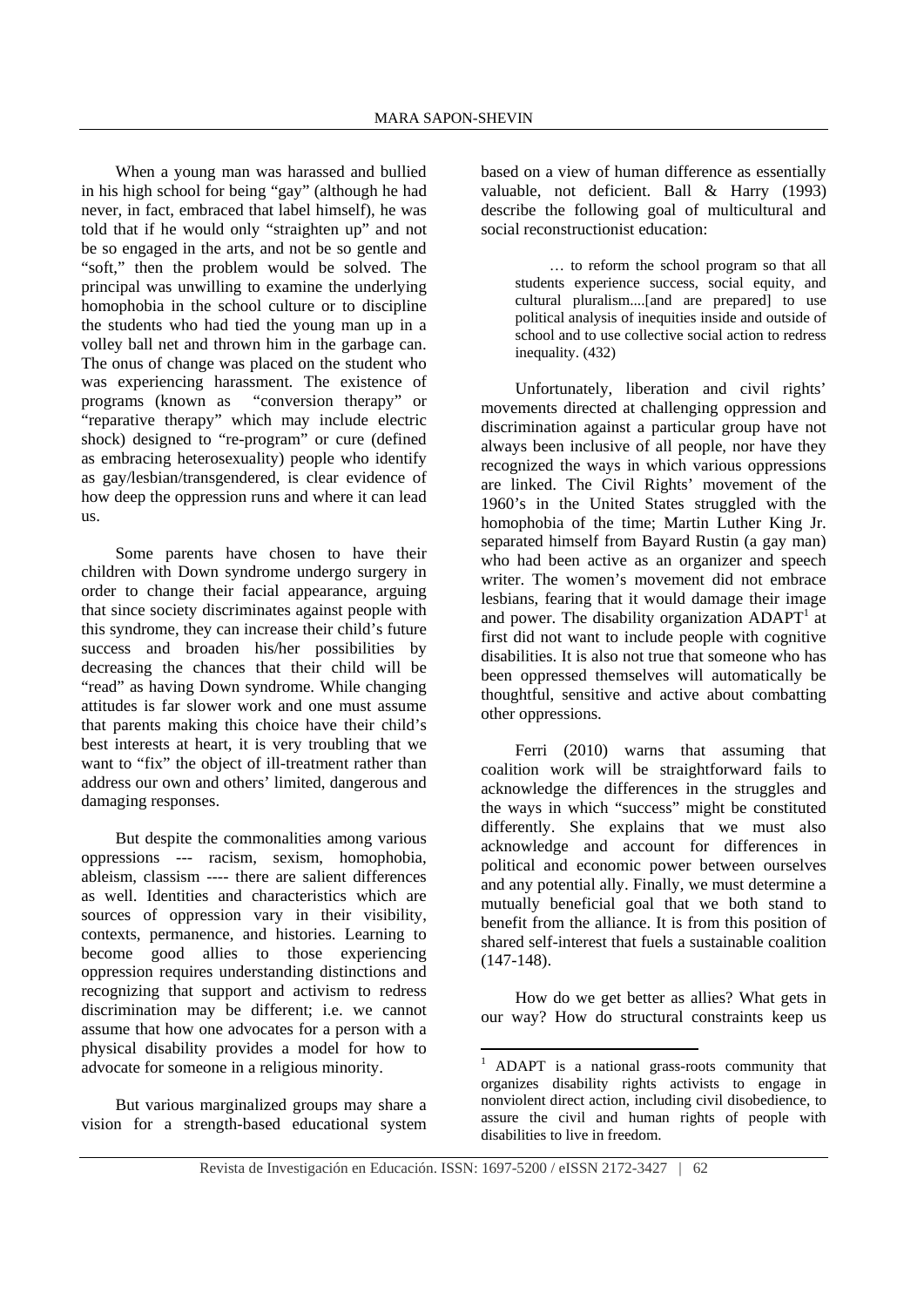separate and who benefits from that separation? Robin Smith and I (Smith & Sapon-Shevin, ongoing) have led a workshop activity for many years that, first, asks people to describe a time that they either: (1) interrupted oppression of some kind (or attempted to) or (2) failed to interrupt oppressive behavior or language. After participants

share with a partner, we construct a chart that asks the following questions: If you tried to interrupt the oppressive behavior, what made that possible for you? If you didn't try to interrupt the behavior, what got in your way?

The following is a typical set of responses:

| <b>MADE IT POSSIBLE</b>            | <b>GOT IN THE WAY</b>                                 |
|------------------------------------|-------------------------------------------------------|
| Had strong feelings                | Had strong feelings                                   |
| Was in a position of power         | Didn't have any power in situation                    |
| Had a relationship with the person | Had a relationship with the person                    |
| Knew what to say                   | Didn't know what to say                               |
| Had the "facts" that helped me     | Knew it was wrong, but didn't have enough information |
| Had practiced doing this           | Tired/ gave up                                        |
| It hit me at a personal level      | It hit me at a personal level                         |
| It was my role as teacher/adult    | Fear of retribution, loss of job, safety              |

Discussions after the activity often center on the ways in which our ability to be good allies is impacted by our lack of knowledge (times when we are so unaware of how prejudice is being enacted that we don't even see it) and our lack of strategies for challenging oppression. It is always interesting that sometimes having a personal relationship with someone makes it easier to challenge the oppression ("I couldn't hear that kind of language from my best friend"), and sometimes makes it harder ("He's my Uncle, so I didn't want to say anything"). Similarly, being a member of the "oppressed" group sometimes allows us to speak up strongly since we have more information and more vested interests, but sometimes membership in the targeted group immobilizes us and renders us less effective.

In addition to the need for more "courage" in becoming "upstanders" rather than bystanders<sup>2</sup>, there is also a knowledge base that is missing. If we have little familiarity with African-American culture, for example, it might not dawn on us that a dessert reception that features only cheesecake

might be a problem for the large number of African Americans who are lactose intolerant. If we are ourselves heterosexual, then the party invitation that says "For you and your wife" may not strike us as problematic. Our ability to challenge behaviors and policies hinges on our knowledge about diverse populations. Lifetimes of segregation and interaction with only a small range of people impede our ability to be thoughtful, informed and powerful allies. This is another strong argument for the importance of inclusive education ---- so that we can be smarter about diversity issues and increase the likelihood that we will have personal connections to those who are mistreated.

There are some common needs in achieving fully inclusive education across many forms of difference. Recognition of these similarities can help us move towards collaborative advocacy in creating a world that is just.

<u> Andrew Maria (1989)</u>

<sup>2</sup> See www.glsen.org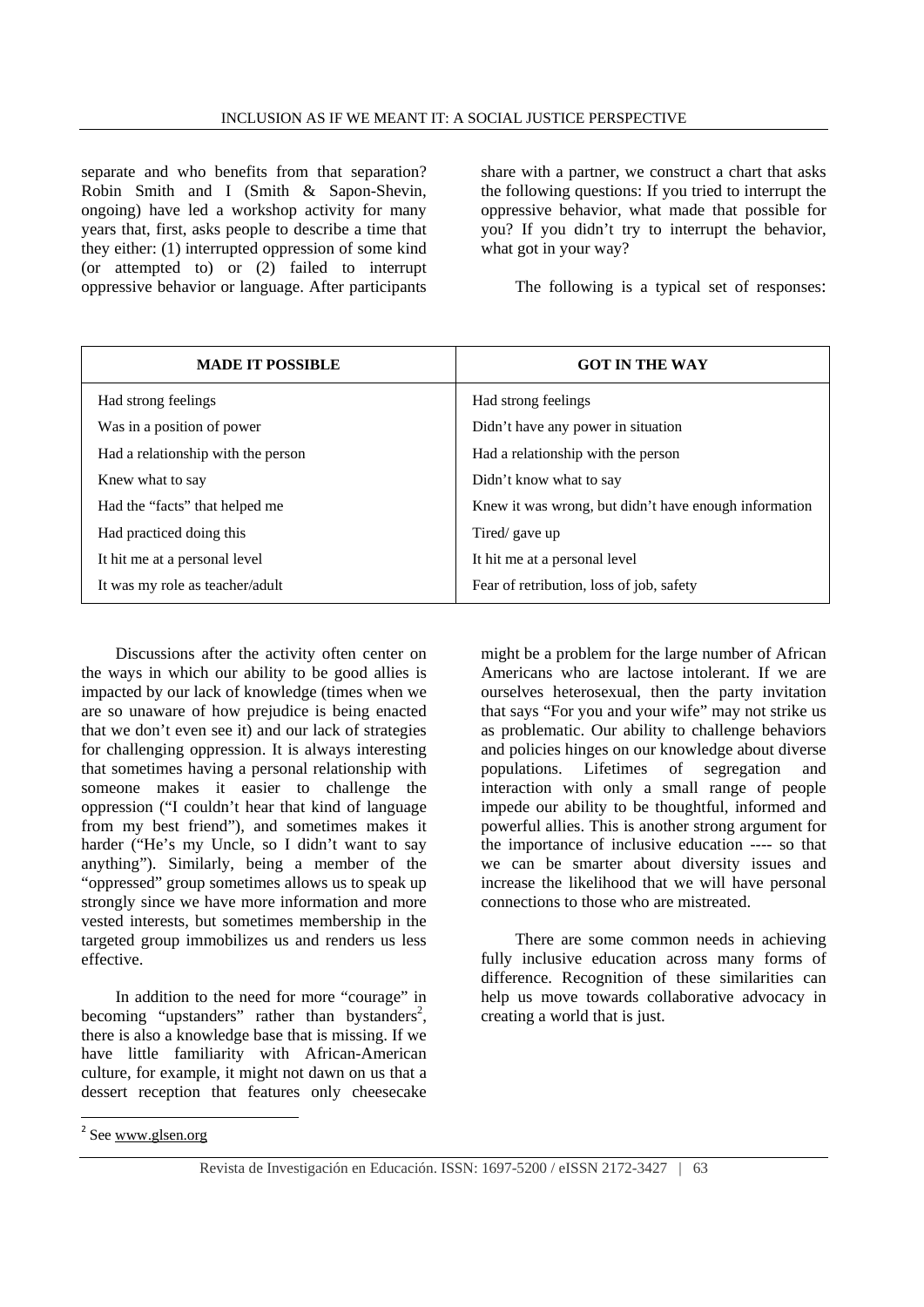#### MARA SAPON-SHEVIN

| <b>PROBLEM</b>                                                                                                                                                   | <b>WHAT WOULD HELP?</b>                                                                                                                                                                                                                                                                 |
|------------------------------------------------------------------------------------------------------------------------------------------------------------------|-----------------------------------------------------------------------------------------------------------------------------------------------------------------------------------------------------------------------------------------------------------------------------------------|
| Categories and identities seen as "real",<br>immutable and permanent.                                                                                            | Understanding the social construction of differences; re-<br>examination of idea of "normative" or "normal" in<br>describing people.                                                                                                                                                    |
| Seeing differences as deficits, problems or<br>characteristics which need to be changed.                                                                         | Engaging in thoughtful and critical analysis of various<br>kinds of "differences" --- those that should be<br>celebrated, those that should be embraced and those that<br>might (with the expressed desire and collaboration of<br>the person in question) be changed or remediated.    |
| Strong reliance on stereotypes,<br>generalizations and assumptions about the<br>"other".                                                                         | Seeing as people as individuals, avoiding over-<br>generalization across groups, stereotypes, assumptions.                                                                                                                                                                              |
| Differences seen as justification for removal<br>for special services and differential treatment.                                                                | Differences as the occasion for thoughtful analysis and<br>responsiveness within a broader context.                                                                                                                                                                                     |
| Fairness seen as getting the "right" people<br>into the right groups or categories; belief that<br>certain children do deserve or need a<br>different education. | examination of access<br>Critical<br>educational<br>to<br>opportunities and the ways these intersect with<br>identities, power, privilege and prevailing social and<br>cultural norms and expectations.                                                                                 |
| Belief in the fairness of testing procedures,<br>and the ability to justify segregation, tacking,<br>differentiation based on labels.                            | Critiques of the politics of evaluation and rejection of<br>high-stakes, standardized tests to determine future<br>access to instruction, learning opportunities.                                                                                                                       |
| Justification of segregated practices based on<br>the differential "needs" of individuals.                                                                       | Ability to distinguish forced segregation from voluntary<br>differentiation.                                                                                                                                                                                                            |
| Reliance on the voice, experience and<br>expertise of professionals outside the group<br>that is subject to discrimination.                                      | the<br>importance<br>of voice<br>Understanding<br>and<br>autobiography, hearing people's stories, knowing that<br>the people with the label are in the best place to talk<br>about their own lives and futures. Serious attention to<br>issues of agency and choice, control and power. |
| Defining "success" as assimilation,<br>elimination of differences and common<br>expectations and experiences.                                                    | Focus on advocacy and self-advocacy, not "cure".<br>Acknowledgement of need to empower others to take<br>control over their own lives, communities, destinies.                                                                                                                          |

Sapon-Shevin and Zollers (1999)

Achieving a just, equitable society is not just about schools, but schools can be important sites of struggle and reform. Only when we recognize our common humanity can we begin to create real and lasting change. Inclusive education is not likely to be fully achieved unless we form close connections with many other people, recognize the ways in which our liberation movements intersect and

depend on one another, and learn to be better allies across differences.

# **3. CHANGING SCHOOL CLIMATES AND CULTURES**

Inclusive education demands close attention to creating classroom and school communities that are warm and welcoming for all. I have identified six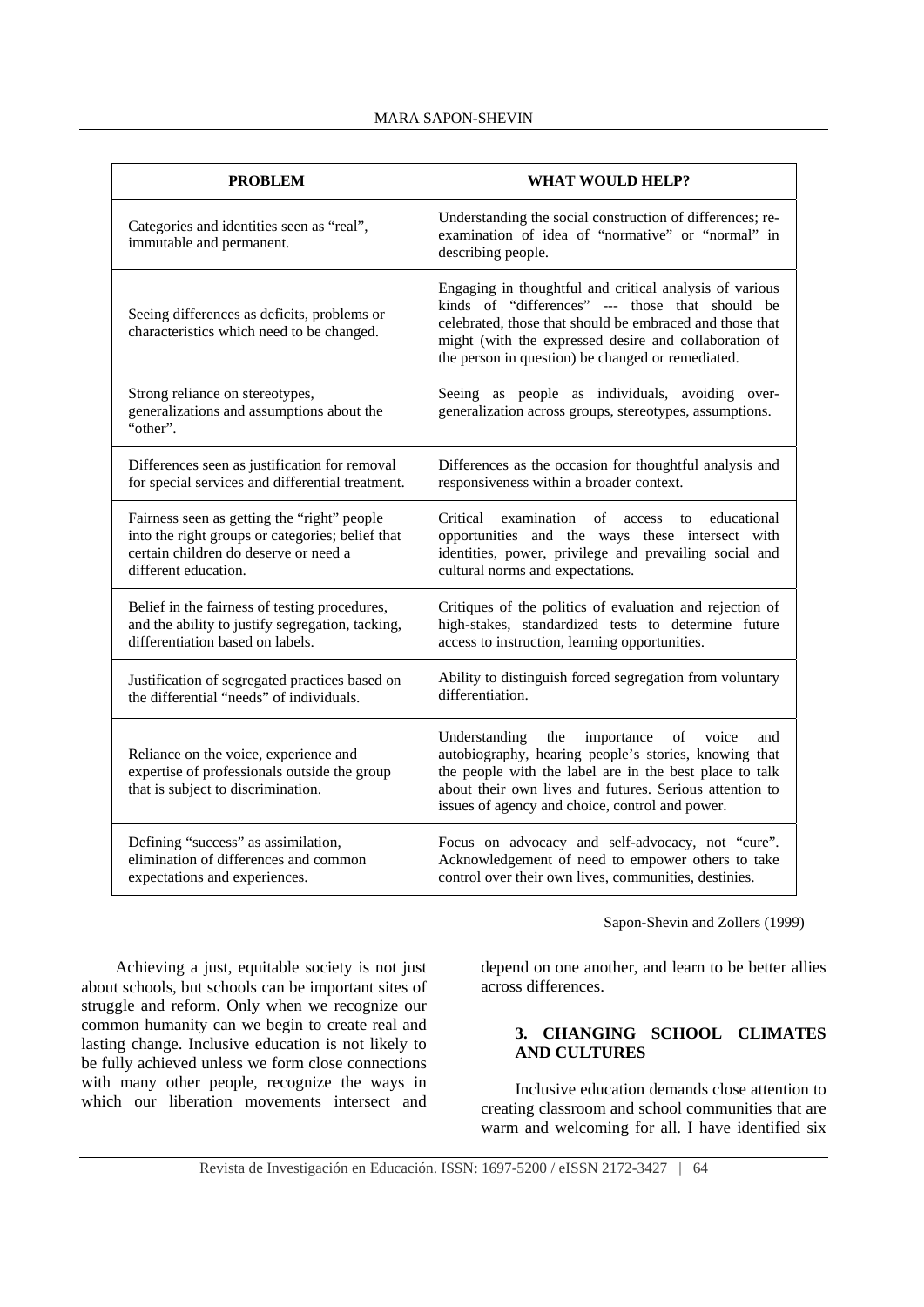key components of such a welcoming community: (1) A classroom marked by **cooperation** rather than competition; (2) **Inclusion** of all students; no one has to "earn" their way into the community; (3) An atmosphere in which differences are **valued** and addressed openly; (4) A place that values the **integrity** of each person, that is, each person is valued in their wholeness and multiple identities; (5) A climate in which people are encouraged to display the **courage** to challenge oppression and exclusion; (6) A setting which offers not just physical **safety**, but also emotional and relational safety for all its members; they can feel secure in their belonging. (Sapon-Shevin, 2007; 2010). In such a culture, differences are openly addressed and discussed, and exclusion and marginalization are challenged directly. Combating racism, homophobia, classism, sexism, religious oppression, language privilege, ableism and other forms of difference are seen as essential learning for all.

Some years ago I served as an expert witness in a due process hearing for a young man whom I will call John. John was 12 years old, loved mysteries, was an exceptional golfer ---- and had Down syndrome. John had been well supported in the elementary school he attended, but when he reached sixth grade, all supports were withdrawn and he was required to match the performance of all the other students who were his chronological peers. Although John and his family tried very hard, he was unable to achieve "at grade level," and teachers returned failing paper after failing paper to him, resulting in a downward spiral of performance. The school district sought to have him sent to another school that had a program for students with disabilities and his parents resisted. They wanted John to remain in his home school, which he attended with his brother and his neighbors. The struggle over John's educational placement reached an impasse and resulted in a legal hearing.

I spent some time with John, going golfing with him and meeting his family. Another colleague who was working on the case went to John's school and observed the following scene in the cafeteria.

*John went through the lunch line completely appropriately, taking his food and his beverage. He approached a table of classmates and asked whether he could sit there; he was told, "no," the seat was saved. He tried another table and was similarly rebuffed. He found a third table, put down his tray, remembered he had forgotten his straw and returned to the lunch line. When he came back to the table where he had left his food, his tray had been moved.* 

The above is a descriptive narrative of what happened. The interpretations, however, were radically different. The hearing officer, upon hearing this story, declared unilaterally that "This proves that John can't be included in the sixth grade". I, as a person with a lot of experience with middle-school, thought that we had indeed learned a lot from this interaction, but my conclusion was very different. I thought that what we had learned was that something was deeply, disturbingly hostile about that school environment, and that the school climate was in definite need of attention. I didn't think it said anything about John's ability to be a part of the class. Furthermore, I really doubted that the sixth graders were nasty and excluding of John but really welcoming of the overweight girl, the boy with bad acne, the student from Vietnam who had limited English or the student with two mothers. And I was quite positive that removing John to another school would not "fix" the school climate at all, but, rather, would leave some very objectionable behavior completely unchecked.

Referencing the earlier metaphor of the "revealing tablet," in the story above, John was truly serving that function for the school --- making it abundantly clear that there was lots of work needed to make the school inclusive and accepting for all students.

As discussed in the previous section, creating school climates that are welcoming and accepting is not a zero-sum game. That is, any changes made to benefit John's acceptance in the school social environment will likely also make things better for the child who struggles with communication, who is smaller/shorter/less athletic/not typically gender conforming, etc.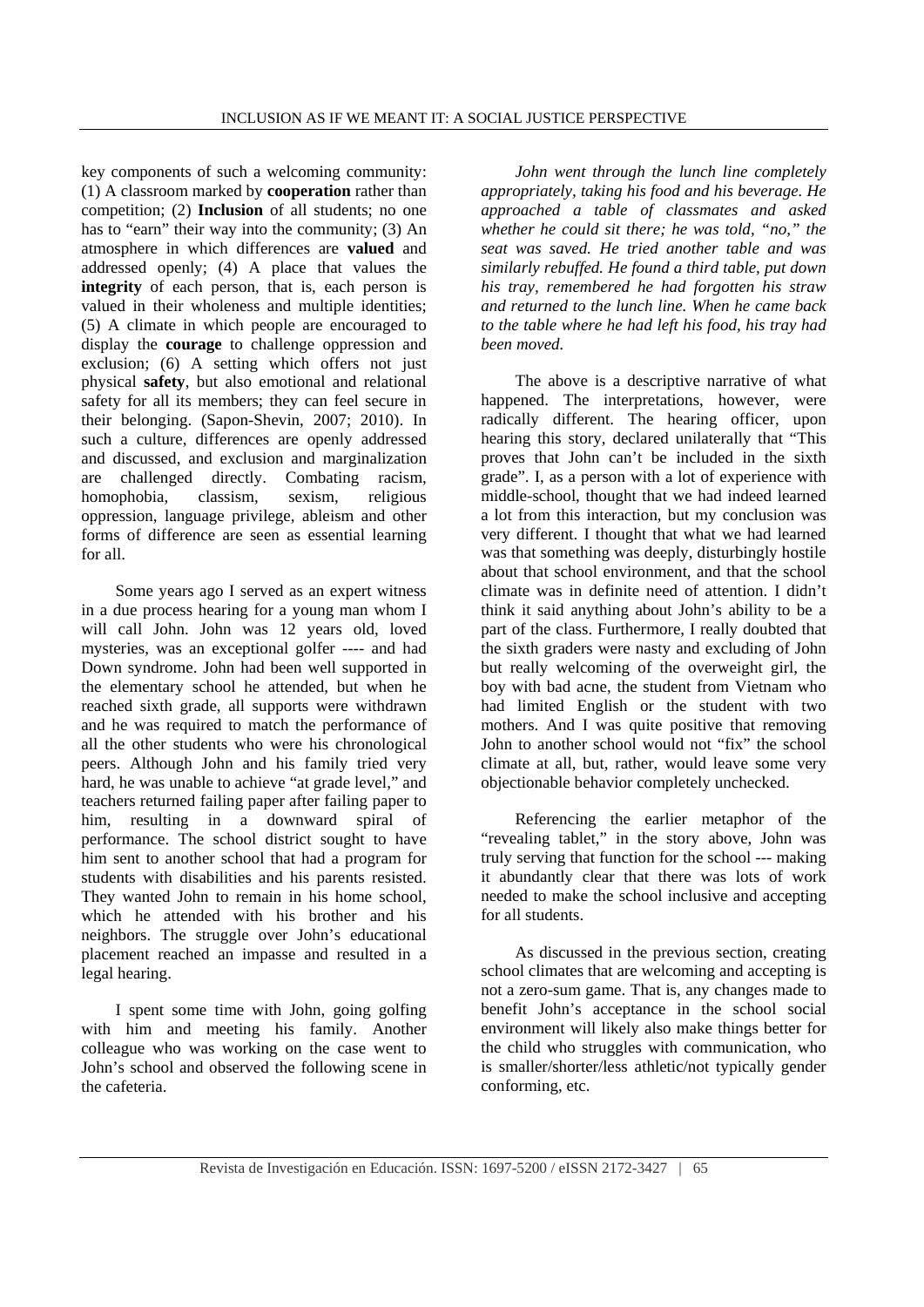There has been increasing attention paid in the last few years to issues of school climate in general and bullying specifically. Although not all students who are marginalized and excluded become school shooters or commit suicide, enough of those situations have prompted serious attention to what students experience in school **outside** the academic curriculum. There is recognition that it is very difficult for students to succeed academically is they are scared, worried, fearful and insecure about their position and treatment in the school environment.

Advances in technology have also made bullying far worse. The main sites of such negative behavior are in the bathroom, in the cafeteria, on the bus, at recess and in the halls --- all places with limited adult supervision and presence. Now, bullying can (and does) occur in cyberspace through text messages, Facebook pages, websites and email --- many of which allow students to torment and target their classmates without ever seeing their faces or, sometimes, without being identified and caught. When teachers say "Don't let me catch you teasing Jose anymore," students often comply by meeting that demand exactly ---- they will engage in negative interpersonal social behavior in ways that they will not, in fact, "get caught."

Until issues of school and classroom climate are seriously addressed, inclusion is unlikely to be anything more than an administrative arrangement. Merely placing bodies in the same physical space is not guarantee of positive interaction, support, welcome, and belonging.

Again, there have also been unfortunate separations between classroom climate activities designed to address "disabilities" and those that address more general issues; these efforts need to be brought together in a coherent, cohesive way.

Let me illustrate with a story. A third-grade teacher approached me after a workshop I gave on teaching social skills and related the following story. She had a very diverse class that included some students in the "gifted" program and a student (Maria) who had Down syndrome. The teacher asked for my help about "what to do" about the following incident. The teacher was returning a paper to Maria and was praising her expansively for the incredible job she had done on the test and her huge improvement over the previous attempt. One of the students in the gifted program wandered by, listened to the elaborative praise being heaped on Maria, and said, dismissively, "Big deal. I got a hundred."

The teacher asked me what she should explain about Down syndrome to the little boy. I know I shocked her when I responded "Nothing." This situation does not call for an explanation of chromosomal differences, but rather a more basic, generic lesson about how we treat other human beings. In other words, when someone has accomplished something, we are happy for them and we don't dismiss their accomplishment even if that same accomplishment would not be a big deal for us. Period. The lesson is about being a good human being, not about "how to treat people with Down syndrome."

Programs about character development and multicultural education and disability awareness must all be united in lessons, policies and practices which are supportive of differences. We cannot simply add on such programs to classrooms which are competitive and which single out high and low achievers, pit students against one another in teams, or provide radically different educational opportunities and activities to students based on their putative intelligence or capabilities. We must re-examine the classroom and school culture and ask more basic questions about how we teach about and respond to difference:

- 1. How do students learn about differences and what language are they given to describe themselves and their classmates?
- 2. What happens when students are excluded in the classroom? Are such issues discussed, or are they swept under the carpet because of "lack of time" or lack of teacher skill in addressing such concerns?
- 3. What happens to students who are struggling either academically or socially? What kinds of peer support, peer teaching and peer advocacy are part of the school program?

These questions clearly transcend one particular form of difference, and thus will involve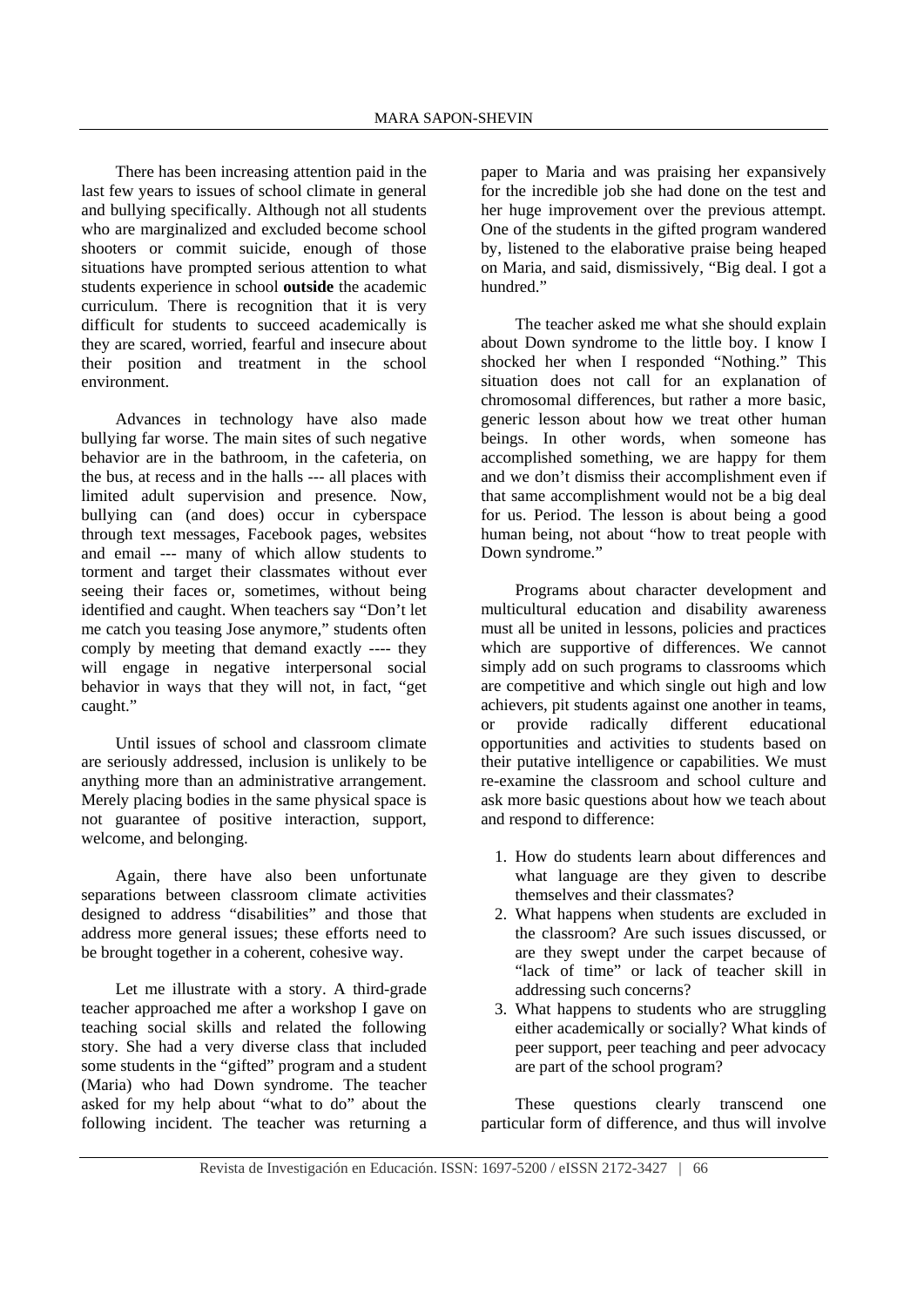extensive attention to multiple forms of marginalization and exclusion.

## **4. CURRICULUM AND PEDAGOGICAL FRAMES**

When curriculum and pedagogy are narrow and rigid, particularly when they are framed and evaluated by high stakes, standardized testing, then failure is inevitable for a large number of students and differences become liabilities. In the United States, a policy known as "No Child Left Behind" evaluated student (and teacher) success so narrowly that, in fact, many students were literally and figuratively "left behind." Teachers, whose employment and raises centered on student achievement on high stakes, standardized tests were therefore actively discouraged from being responsive to individual children; teachers abilities to use their own best thinking to plan and teach students was significantly curtailed. And, this narrow, often punitive, evaluation made many teachers reluctant to accept students whose educational challenges or experiences might be seen as reflective of their teaching skill.

A recent book, *Educational Courage: Resisting the Ambush of Public Education*  (Schniedewind and Sapon-Shevin, 2012) details ways in which corporate-controlled, market-driven educational policies are bad for students and teachers. Perhaps one of the most damaging features of these "reforms" is that they decrease the flexibility of teachers to respond to students' individual needs, whether those stem from racial, linguistic ability or other differences. Similarly, decisions about public education are no longer made by local communities but are standardized by those who often have little or no experience with the families or students being educated.

Curriculum in inclusive settings is rich, interactive, acknowledges multiple intelligences and has many points of entry. Good curriculum design begins with knowing who the students are, in all their complexities and making sure that what is taught is meaningful and culturally relevant. Moving away from lock-step, skill-driven deficit models of reading and language, for example, towards more balanced approaches to language arts instruction that includes real literature lets children work at different skill levels. For example, a dinosaur reading unit might include books and print materials about dinosaurs at many different levels, in addition to non-print media, music, and movement activities. One teacher working in an inclusive classroom said, "Why would I want 25 copies of the same textbook?" and instead acquired many different materials (books, DVD's, songs, posters, computer software, video clips) that could be accessed by different students.

When things are narrowly designed, we end up having to retrofit the lesson or exclude some students; when the initial design is inclusive, all students can find their "place" in the learning. When a fifth-grade teacher did a unit on "Living Green," students were involved at various levels. LaDonna did research on carbon footprints and brought that information to the group; Matthew and Rosaria headed up a school recycling program that involved them making social connections (and practicing their social skills) with other students and teachers; Carlos, who used a voice-activated computer, produced an "infomercial" about saving the planet and presented it to various groups; Three students developed the ad campaign and used their math skills selling space in the school newsletter to local businesses.

The development of more interactive, participatory curriculum projects is also conducive to both cooperative learning approaches and the inclusion of children working at many levels and bringing various strengths and histories to the classroom.

#### **Pedagogy**

Similarly, all students benefit when teaching is not designed only for students who learn best by listening, speaking, reading or writing. Udvari-Solner and Kluth (2007) in their book *Joyful Learning: Active and Collaborative Learning in Inclusive Classrooms,* share a collection of teaching strategies that can be used with a wide range of learners**.** These are not identified as "teaching strategies for students with disabilities," but simply as good teaching. What most inclusive strategies have in common is that they are engaging, interactive, constructivist (drawing on students'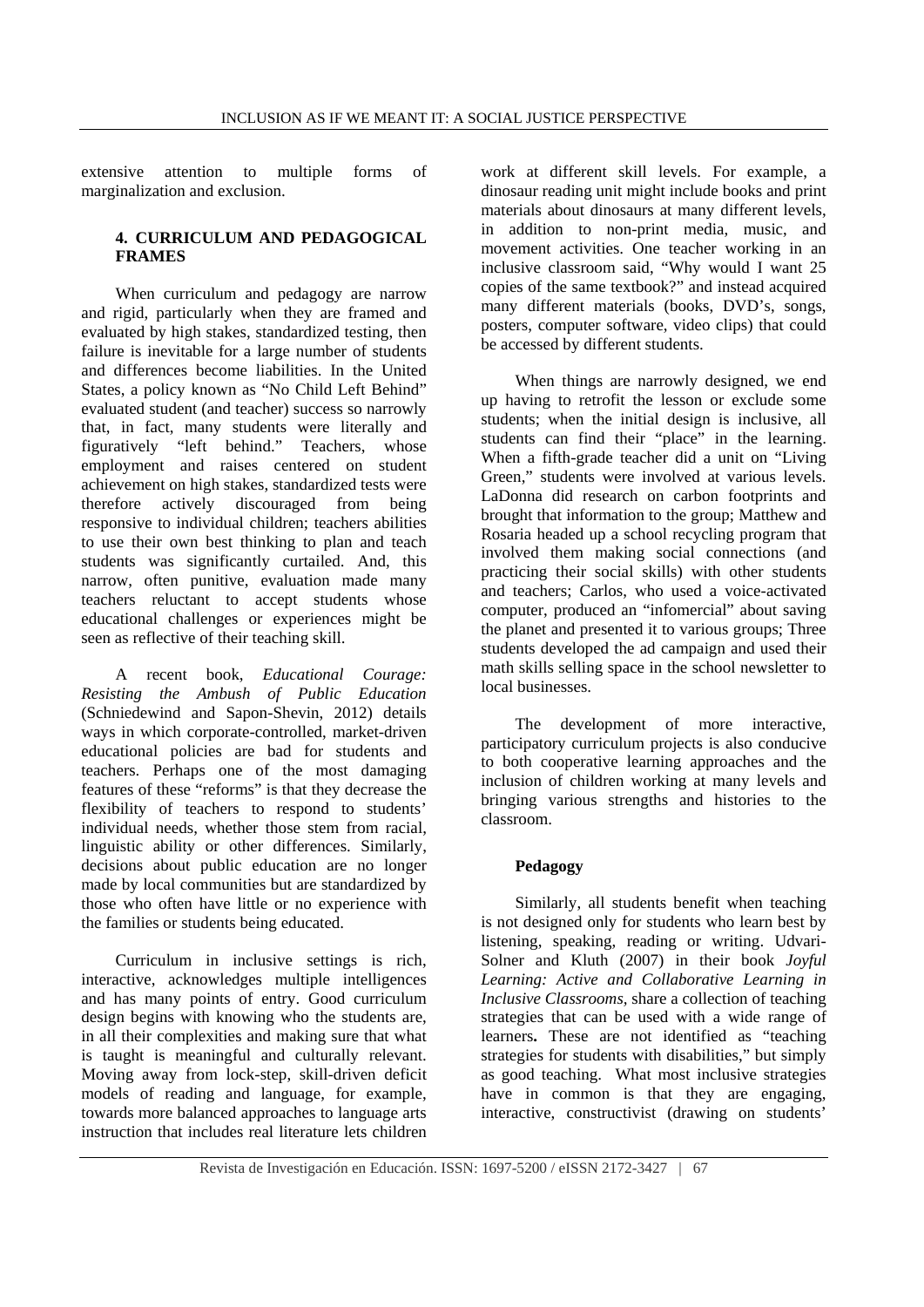prior knowledge) and encourage and promote peer support.

When students collaborate they not only bring their own individual experiences, cultures and strengths to their classmates' learning, but they are also positioned so that they can actively support and teach one another. Many teachers report that when they implemented pedagogy that was more interactive and hands-on, many students benefitted, not simply the student with a putative disability.

## **5. INCLUSIVE TEACHER EDUCATION**

In order for inclusive education to be a reality, teachers must be prepared with the attitudes, skills and knowledge needed to teach all students. Traditional ways of preparing teachers which still preserve dual preparation (one track for "regular" teachers and one for "special education" teachers) are problematic for all. As discussed previously, our need to reconceptualize differences must be accompanied by changes in how we prepare teachers.

Syracuse University was the first university in the United States to prepare teachers for inclusive education. In fact, it is not possible to do a teacher credentialing program in "just" regular education; all teachers are prepared for inclusion and graduate from the program with dual certification (regular and special education). Now, many teacher education programs in the U.S. share this inclusive philosophy and program design.

But preparation for inclusive teaching cannot simply merge general education and special education teacher preparation. It must also involve interrogating how we prepare teachers for all kinds of diversity. Given the commonalities between the difficulties associated with narrow, punitive and discriminatory responses to disability and to other marginalized differences, it is troublesome that "disability studies" and "multicultural education" remain largely separate in most teacher education programs.

In the introduction to a special issue of the Journal of Teacher Education entitled *Unsettling Conversations: Diversity and Disability in Teacher Education***,** Pugach, Blanton and Florian (2012) note that "given the longstanding rhetoric of preparing teachers for diversity, there has been comparatively little discussion about the role of special education within the larger discourse of diversity of race, class, culture"(235). Indeed, the discourses around more general "multicultural education" and "special education" have remained oddly and significantly disconnected.

For both areas, there is a history of semiinclusion or marginalization within teacher education programs. Disability issues get presented (if at all) to elementary teachers in a course called "Introduction to Exceptionality" or "Survey Course on Special Education." This course often entails learning a laundry list of disabilities, how to identify them, and how to refer them to the right "elsewhere". Rarely is it a political analysis of special education and rarely is it integrated into other course work.

Multicultural education is often similarly relegated to a separate course on "Multicultural Education" or "Teaching in a Diverse Society" which is often disconnected to the rest of the teacher preparation program. In many cases, this course consists of a list of different racial and ethnic groups and their contributions to society with some attention paid to how to teach correctly to/about each group. Rarely is it a political analysis of education, and how all aspects of education might be framed in socio-political ways (Sapon-Shevin & Zollers, 1999).

Although a re-examination of how these two topics are addressed is important, this must be done critically, or we risk false comparisons and distinctions, or, conflation of the two areas. The conflation of race with disability, for example, is extremely problematic. There is extensive evidence that students of color are routinely over-referred to special education, but this should force us to look at racial prejudice, poverty, and other societal issues, rather than to make assumptions about racial inferiority or causality (Ferri and Connor, 2005; 2006). The concern that traditional conceptions of disability could become conflated with race in particular are valid in a social and economic system built on assumptions of inferiority of non-whites (and people with disabilities) and in an educational system that routinely mis-identifies students of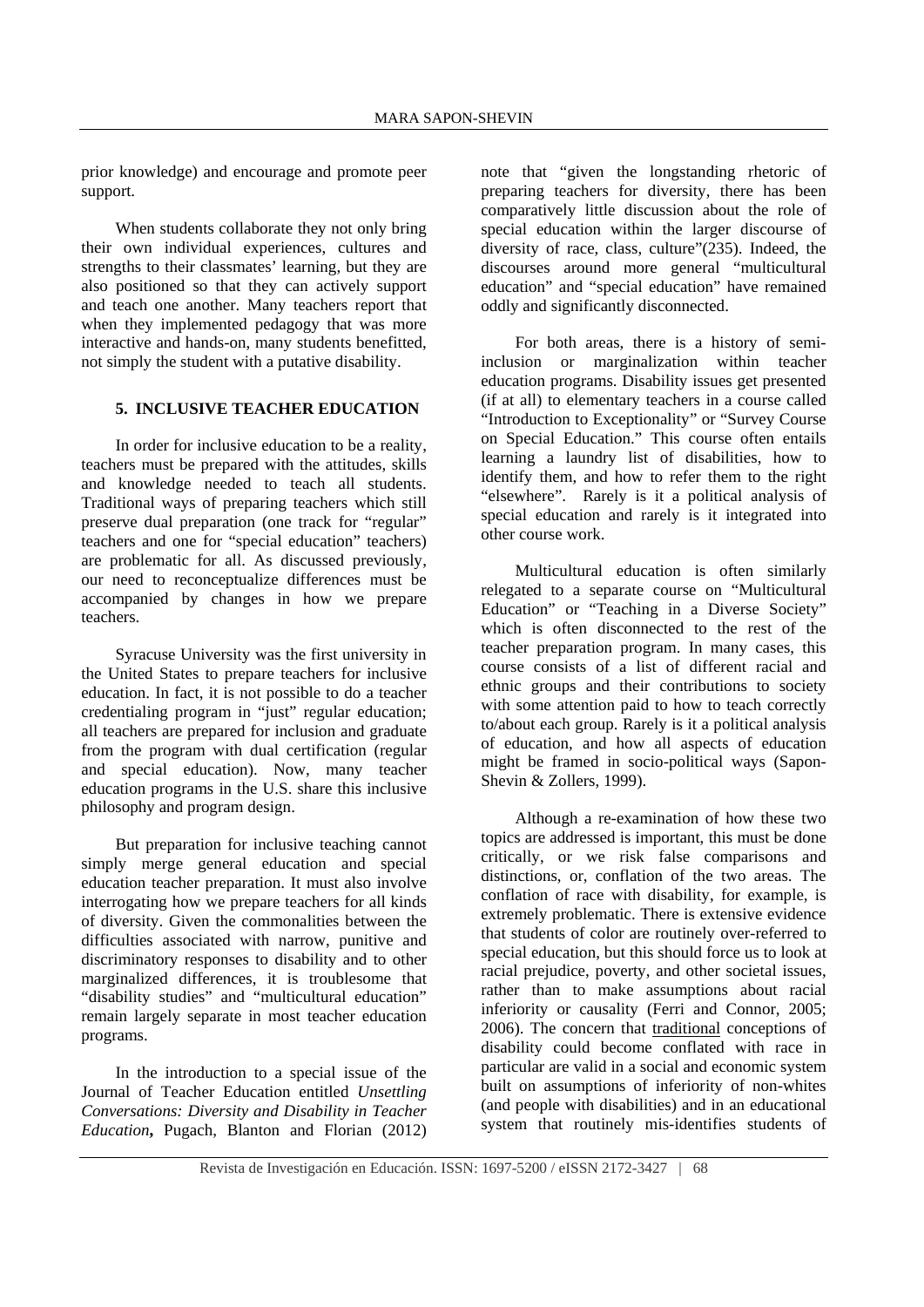color as having disabilities (Ball & Harry, 1993). It is vitally important for special educators to confront the intersection of special education with race, class, and culture, including how misinterpretation of no dominant cultural values and practices contributes to oppression of nondominant groups, even if inadvertently (Pugach & Seidl, 1998).

In a book chapter entitled *Dialogue We've Yet to Have: Race and Disability Studies*, Ferri (2010) discusses the challenges and potential gains of increasing the intersection between research on disability oppression and racism. Similarly, Erevelles, Kanga and Middleton (2006) write, scholars in "critical race theory and disability studies have rarely explored the critical connections between these two historically disenfranchised groups within educational contexts (p. 77).

What is the relationship between broader diversity issues and disability? What would we learn by looking at the intersections of different identity issues and how they are addressed in schools? Pugach, Blanton and Florian (2012) ask:

*How can we work together to advance a more complete vision of diversity, one that does not merely attach "disability" to a long list of social markers of identity, but rather works from the assumption --- and indeed the fact --- that the children and youth for whom we prepare teachers do not have just one diversity identity, but rather multiple diversity identities that interact with and nest within one another in different and often complex ways?* (p. 235).

# **6. TO FINISH**

Inclusion is not simply an organizational structure, but rather a commitment to making classrooms, schools and the world places in which everyone is valued and belongs and diversity is seen as enriching and positive. Moving beyond narrow understandings of inclusion will involve a thorough unpacking of our societal beliefs about difference and connection. Until we truly value each human being, our attempts to implement inclusive school practices will be tinkering on the edges of real change. There is much to gain and the task can feel overwhelming, but a coherent vision,

loving support and clear communication will advance our efforts.

## **REFERENCES**

- Anti-Defamation League (2003). Cited as www.adl.org/education/courttv/pyramid\_of\_hate.p df
- Ball, E. & Harry, B. (1993). Multi-cultural education and special education: Intersections and divergencies. *Educational Forum*, 57 (4), 430-437.
- Connor, D.J. & Ferri, B.A. (2007). The conflict within: Resistance to inclusion and other paradoxes in special education. *Disability & Society*, 22 (1), 63- 77.
- Erevelles, N., Kanga, A. & Middleton, R. (2006). How does it feel to be a problem? Race, disability, and exclusion in educational policy. In E. Brantlinger (Ed.). *Who benefits from special education? Remediating [fixing] other people's children* (pp. 77–99). Mahwah, NJ: Lawrence Erlbaum.
- Ferri, B.A. (2010). A dialogue we've yet to have: Race and disability studies. In C. Dudley-Marling & A. Gurn. *The Myth of the Normal Curve* (Ch.10). New York: Peter Lang.
- Ferri, B.A. & Connor, D.J. (2005). Tools of exclusion: Race, disability and (re) segregated Education*. Teachers College Record*. 107 (3), 453-474.
- Ferri, B.A. & Connor, D.J. (2006). *Reading resistance: Discourses of exclusion in desegregation and inclusion debates*. New York: Peter Lang.
- Lawrence-Brown, D. & Sapon-Shevin, M. (2013). *Condition critical: Key principles for Equitable and Inclusive Education.* NY: Teachers College Press.
- Pugach, M. & Seidl, B. (1998). Responsible linkages between diversity and disability: A challenge for special education. *Teacher Education and Special Education,* 21 (4), 319-333.
- Pugach, M.C., Blanton, L.P. & Florian, L. (2012). Unsettling Conversations: Diversity and Disability in Teacher Education. *Journal of Teacher Education,* 63(4), 235–236.
- Sapon-Shevin, M. (1996). Full inclusion as disclosing tablet: Revealing the flaws in our general education system. *Theory into Practice*, 35 (1), 35- 41.